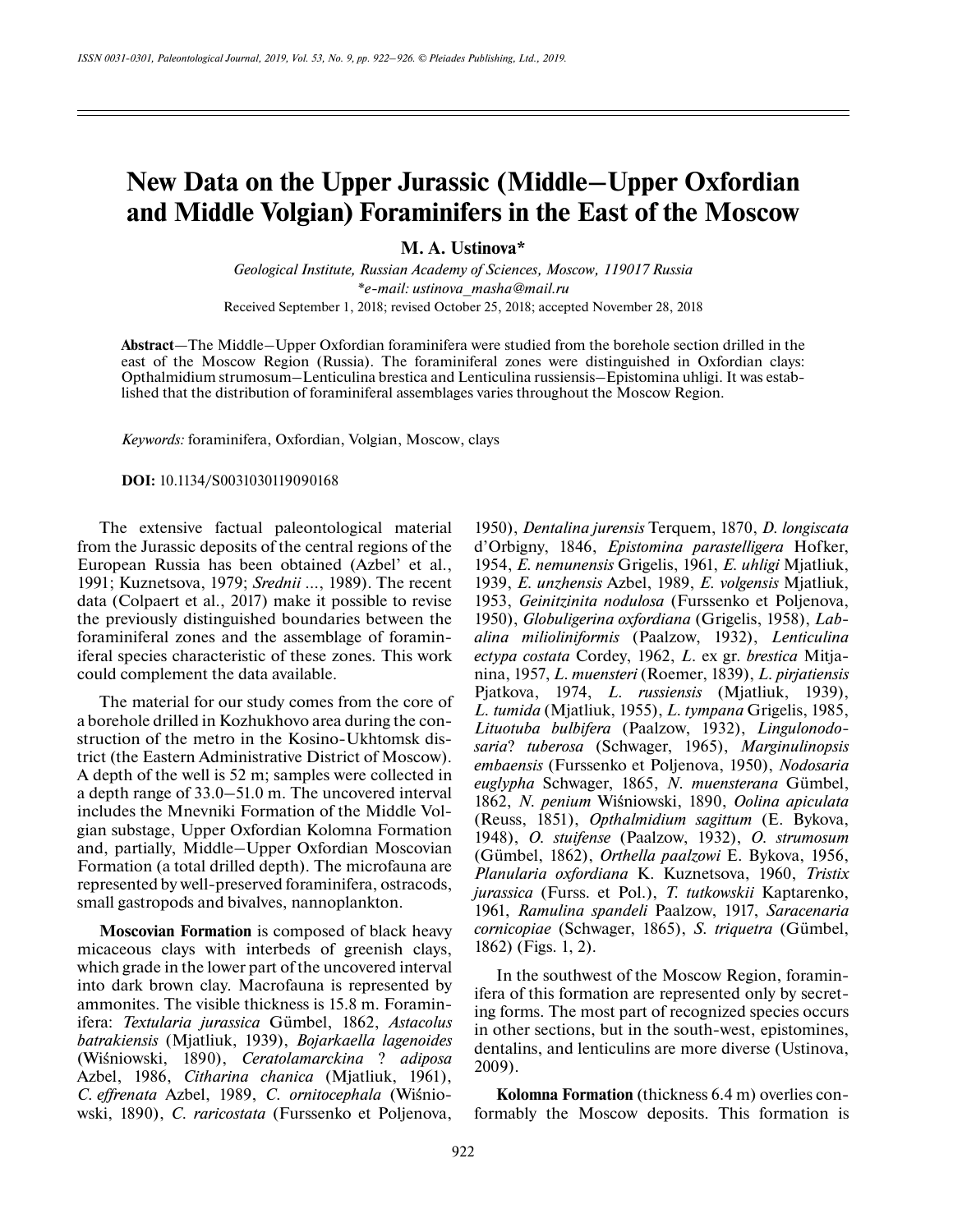| System   | Series | Stage              | Substage     | Formation         | Foraminiferal zone                             | Depth, m | Lithology | Sample no.                                   | Epistomina parastelligera                      | Epistomina uhligi                                                                                       | Epistomina unzhensis       | Globuligerina oxfordiana | Opthalmidium stuifense | Opthalmidium strumosum | Orthella paalzowi<br>Labalina milioliniformis | Lituotuba bulbifera | Epistomina nemunensis               | Lenticulina ectypa costata | Lenticulina ex gr. brestica | Lenticulina muensteri | Epistomina sp. | Lenticulina ex gr. infravolgaensis | Marginulina ex gr. batrakieformis<br>Marginulina ex gr. striatocostata |
|----------|--------|--------------------|--------------|-------------------|------------------------------------------------|----------|-----------|----------------------------------------------|------------------------------------------------|---------------------------------------------------------------------------------------------------------|----------------------------|--------------------------|------------------------|------------------------|-----------------------------------------------|---------------------|-------------------------------------|----------------------------|-----------------------------|-----------------------|----------------|------------------------------------|------------------------------------------------------------------------|
| Jurassic | Upper  | Volgian            | Middle       | Mnevniki          |                                                | 33.0     |           | $\overline{\mathcal{A}}$                     |                                                |                                                                                                         | 3                          |                          |                        |                        |                                               |                     |                                     |                            |                             |                       | $\frac{1}{2}$  |                                    | $\frac{1}{2}$ $\frac{1}{2}$ $\frac{1}{2}$                              |
|          |        | ordian<br>$\infty$ | Upper        | Kolomna Formation | Lenticulina russiensis-Epistomina uhligi       |          |           | $\overline{6}$<br>7                          | $\frac{1}{2}22$                                | 77<br>158                                                                                               | 126<br>$\frac{1}{2}$<br>53 |                          |                        |                        |                                               |                     | $^{4347}$<br>•149<br>$\frac{1}{20}$ |                            |                             | $\frac{1}{3}$<br>5    |                |                                    |                                                                        |
|          |        |                    | Middle-Upper | Moscow Formation  | brestica<br>Opthalmidium strumosum-Lenticulina | 51.0     |           | 8<br>$\overline{9}$<br>$\overline{10}$<br>11 | $*750$<br>$>1000$ 20<br>$\frac{1}{29}$<br>•550 | $>2000$ + 255 + 60<br>$\frac{1}{2}$ >7000 $\frac{1}{20}$ $\frac{1}{256}$ $\frac{1}{8}$ $\frac{1}{2500}$ | $\frac{1}{2}$              | $\frac{1}{2}500 + 380$   |                        | $198 - 54$ 108         |                                               | $-6$ $-6$           | $\Rightarrow 3000$<br>•10           |                            | • $10 \cdot 15$             | $\sqrt{75}$ 30        |                |                                    |                                                                        |

## NEW DATA ON THE UPPER JURASSIC (MIDDLE–UPPER OXFORDIAN… 923

**Fig. 1.** Distribution of characteristic foraminifers in the Kozhukhovo section.

PALEONTOLOGICAL JOURNAL Vol. 53 No. 9 2019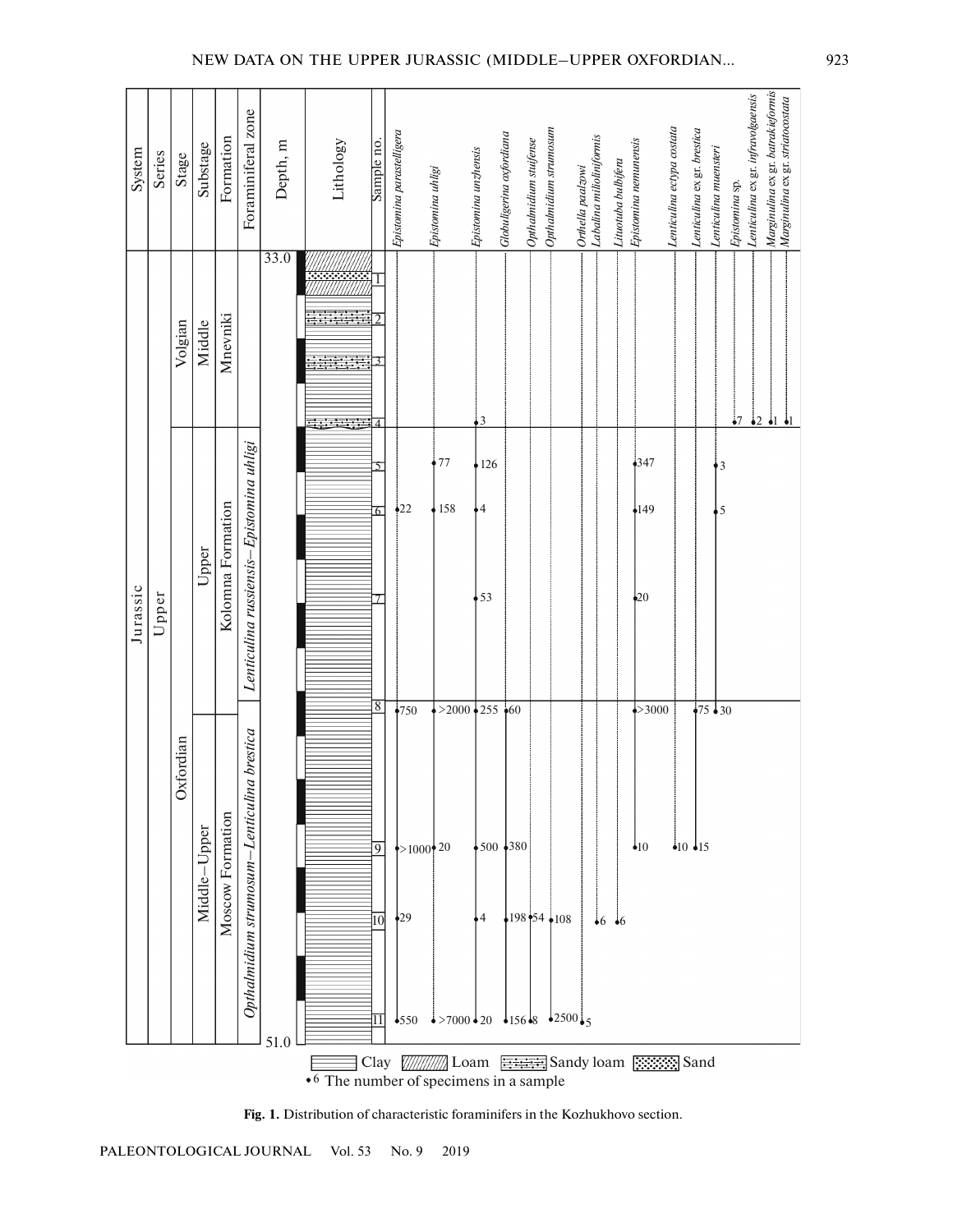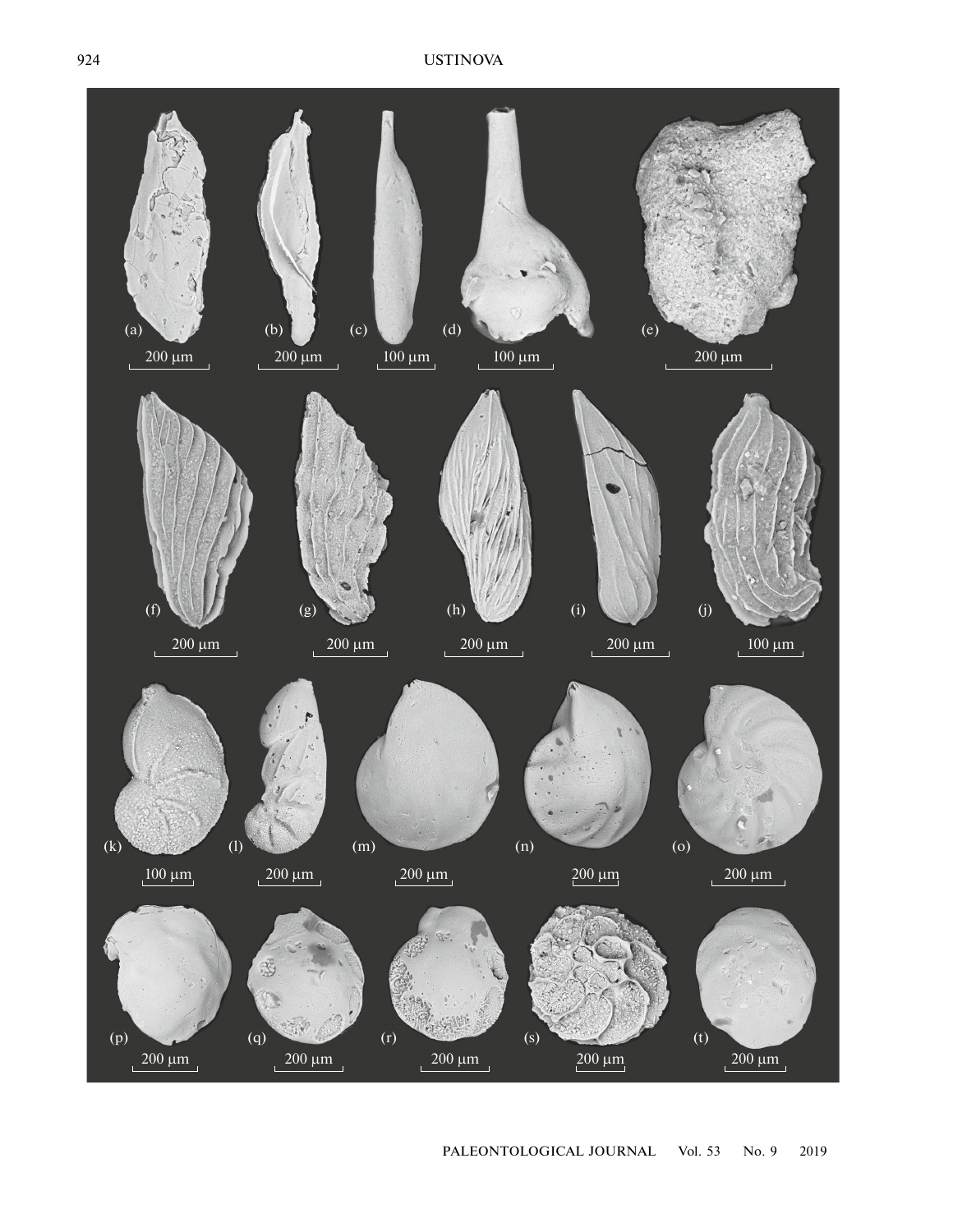**Fig. 2.** Characteristic foraminifera of the Opthalmidium strumosum–Lenticulina brestica and Lenticulina russiensis–Epistomina uhligi zones in the Kozhukhovo borehole section, Middle–Upper Oxfordian. (a) *Opthalmidium strumosum* (Gümbel, 1862), lateral view, sample 11, spec. GIN, no. 2014/17: (b) *Opthalmidium stuifense* (Paalzow, 1932), lateral view, sample 11, spec. GIN, no. 2014/21: (c) *Labalina milioliniformis* (Paalzow, 1932), lateral view, sample 10, spec. GIN, no. 2014/32: (d),*Orthella paalzowi* E. Bykova, 1956, sample 11, spec. GIN, no. 2014/20: (e) *Lituotuba bulbifera* (Paalzow, 1932), sample 10, spec. GIN, no. 2014/37: (f) *Citharina raricostata* (Furssenko et Poljenova, 1950), lateral view, sample 11, spec. GIN, no. 2014/10: (g) *Citharina chanica* Mjatliuk, 1961, lateral view, sample 11, spec. GIN, no. 2014/11: (h) *Citharina effrenata* Azbel, 1989, lateral view, sample 9, spec. GIN, no. 2014/44: (i) *Citharina ornitocephala* (Wiśniowski, 1890), lateral view, sample 8, spec. GIN, no. 2014/58: (k), *Marginulina* ex gr. *batrakieformis* Azbel, 1989, lateral view, sample 4, spec. GIN, no. 2014/66: (l) *Lenticulina* ex gr. *brestica* Mitjanina*.*1957, lateral view, sample 9, spec. GIN, no. 2014/39: (m) *Lenticulina ectypa costata* Cordey, 1962, lateral view, sample 9, spec. GIN, no. 2014/43: (n) *Lenticulina muensteri* (Roemer, 1839), lateral view, sample 5, spec. GIN, no. 2014/60: (o) *Lenticulina* aff. *tumidiuscula* Pyatkova, 1974, lateral view, sample 5, spec. GIN, no. 2014/63: (p) *Lenticulina* ex gr. *infravolgaensis* (Furssenko et Poljenova, 1950), lateral view, sample 4, spec. GIN, no. 2014/67: (r) *Epistomina parastelligera* Hofker, 1954, dorsal view, sample 11, spec. GIN, no. 2014/1: (s) *Epistomina uhligi* Mjatliuk, 1939, dorsal view, sample 11, spec. GIN, no. 2014/6: (t) *Epistomina unzhensis* Azbel, 1989, dorsal view, sample 11, spec. GIN, no. 2014/8: (u) *Epistomina nemunensis* Grigelis, 1961, dorsal view, sample 8, spec. GIN, no. 2014/52: (*v*) *Epistomina* sp., dorsal view, sample 4, spec. GIN, no. 2014/68.

composed of brownish-gray clays with abundant burrows of Chondrites. Higher in the succession, these clays are followed by gray micaceous clays with small bioclasts. The taxonomic diversity of foraminifers sharply decreases. The foraminiferal assemblage includes *Astacolus batrakiensis* (Mjatliuk, 1939), *Citharina effrenata* Azbel, 1989, *Epistomina nemunensis* Grigelis, 1961, *E. parastelligera* Hofker, 1954, *E. uhligi* Mjatliuk, 1939, *L*. aff. *tumidiuscula* Pyatkova, 1974, *Saracenaria cornicopiae* (Schwager, 1865).

In the southeast of Moscow, the Kolomna Formation is characterized by a high species diversity of the foraminiferal assemblage (Ustinova, 2009), which includes 13 species according to A.Ya. Azbel'.

**Mnevniki Formation**, which combines Fili and Yegorievsk formations (*Unifitsirovannaya*…, 2012), overlies the deposits of the Kolomna Formation with a significant stratigraphic hiatus. It is evident that a part of the Upper Oxfordian, the entire Kimmeridgian, and the lower Volgian substage are missed in the section. The lower part of the formation is composed of glauconite sandstone; the upper part consists of dark gray clay with ribbon-like worm tubes and black clayey sand. Thickness of the formation is 4 m. The foraminiferal assemblage is very poor that is typical of the Moscow Region (Ustinova, 2009, Ustinova et al., 2014). The following species are represented: *Epistomina* sp., *Lenticulina* ex gr. *infravolgaensis* (Furssenko et Poljenova, 1950), *Marginulina* ex gr. *batrakieformis* Azbel, 1989, *M*. ex gr. *striatocostata* Reuss, 1862 (Figs. 1, 2).

In the north-west of Moscow (section Krylatskoe; Ustinova et al., 2014), the sole species *Citharina heteropleura* (Terq.) was recognized in the Middle Volgian deposits, whereas, in the southwest of Moscow, Azbel' recognized 16 foraminiferal species and distinguished the Lenticulina ponderosa–Flabellammina lidiae Zone (Azbel' et al., 1991; Ustinova, 2009).

Based on the occurrence of characteristic foraminiferal species in the Oxfordian deposits, several foraminiferal zones were distinguished. The Opthalmidium strumosum–Lenticulina brestica Zone occupies the Moscovian Formation and the lowermost part of the Kolomna Formation, as well as it is distributed in the European part of the former USSR and Western Kazakhstan. The Lenticulina russiensis–Epistomina uhligi Zone in the Kolomna Formation is distributed in Crimea, apart from the above regions (Azbel' et al., 1991). The first zone is characterized by *Labalina milioliniformis* (Paalzow, 1932), *Lenticulina ectypa* costata Cordey 1962, *Lituotuba bulbifera* (Paalzow, 1932), *Opthalmidium strumosum* (Gümbel, 1862), *Orthella paalzowi* E. Bykova 1956, *Epistomina nemunensis* Grigelis 1961, *E. uhligi* Mjatliuk, 1939 (Azbel' et al., 1991) (Fig. 2).

There are no own specific species in the Lenticulina russiensis–Epistomina uhligi Zone. It is not unlike that the revision of the previously obtained factual material and the occurrence of new data make it possible to revise the distribution boundaries of this zone (Colpaert et al., 2017).

The study results of foraminifers from different sections in the Moscow city area show heterogeneity in their taxonomical composition even at this relatively small distribution area. This can be due to an affect of some local paleoecological and paleogeographical factors. The further study of foraminifers, changes in their assemblages through the lateral and vertical sections, including the quantitative estimation, enables us to draw valuable biostratigraphic and paleoecological conclusions. The reliability of these conclusions, as well as the age references of the foraminiferal assemblages will be greater in case of using the data on ammonites and some other groups of microfauna.

#### ACKNOWLEDGMENTS

We are grateful to A.S. Alekseev (Department of Geology, Lomonosov Moscow State University) for providing us with the materials and N.V. Gorkova (GIN) for SEM images of foraminifers.